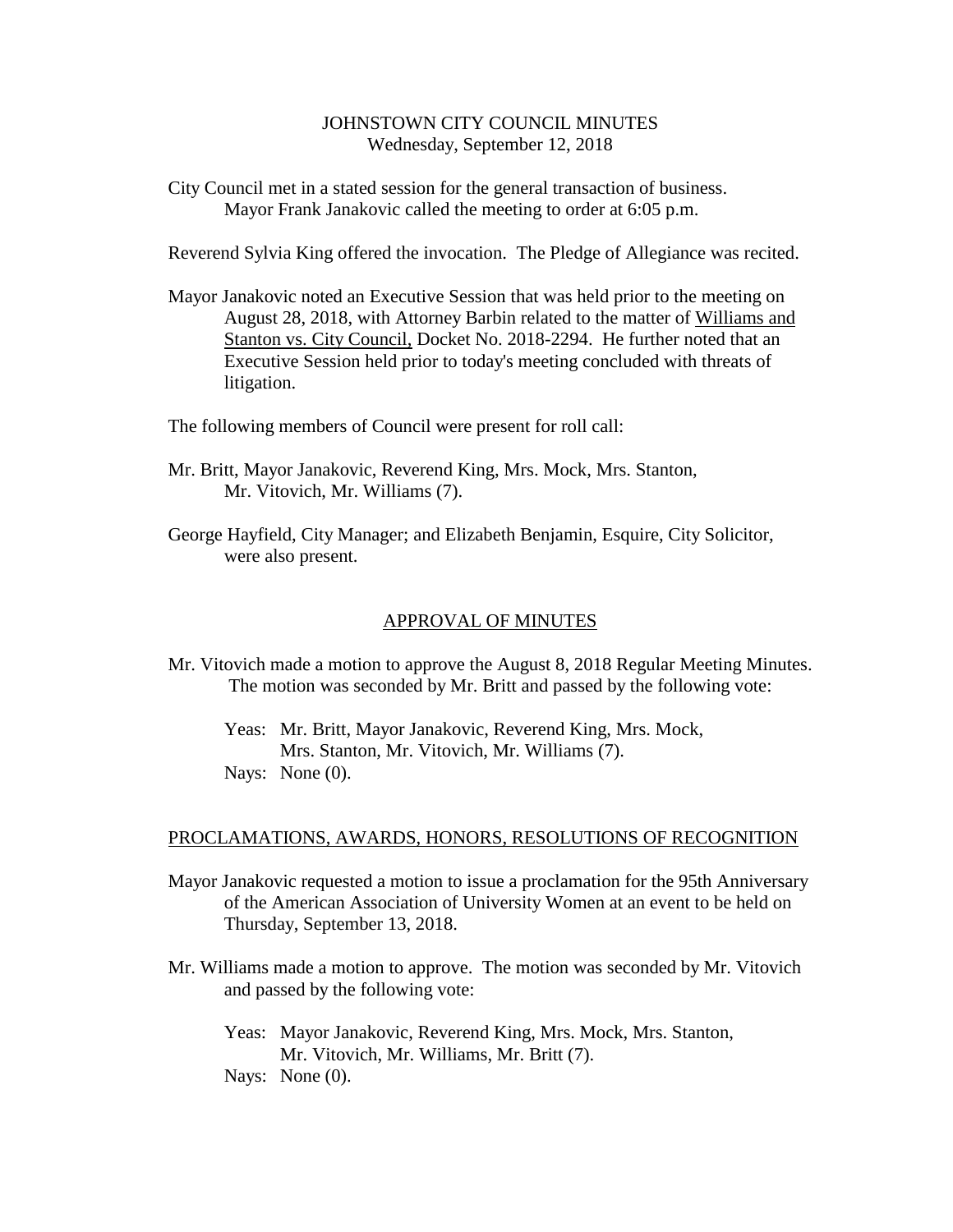Wednesday, September 12, 2018 Stated Meeting, continued 2 of 19

#### PUBLIC COMMENT - AGENDA ITEMS ONLY

- Joseph Warhul, 44 Clover Street, Johnstown, addressed Council with regard to Resolution No. 7 that substitutes the PA Liquor Control Board's state law for local law. Mr. Warhul lives near the business requesting the change. He expressed his concern about the amplified noise. Mr. Warhul requested that Council table the matter until the ordinance can be reviewed further. Council was also requested to contact Officer Mirabella at the Pennsylvania State Police, who is familiar with the situation.
- Ms. Benjamin recognized the additional individuals present to speak with regard to the letter of August 31, 2018, from John Orlosky regarding the Recreation Commission. She further stated the changes to the Administrative Code ordinance provide that the initial public comment period only pertain to matters that are the subject to an action or a vote to be taken by Council. If Council does intend to consider action on the matter at this time, then that presentation should be made.

Ms. Benjamin explained that if Council does not have a proposed item for action on the agenda, Council can take the matter into consideration after comments at the end of the meeting and bring it back for the next Council meeting. She clarified for Council that any matter proposed for action by Council should be made clear on the agenda, instead of as the listing of a letter.

Mr. Williams referred Council to the ordinance enacted in 1994 pertaining to the Recreation Advisory Committee that remains in place and can be reactivated. Mr. Orlosky will be provided a copy of the codified ordinance to address his concern.

### REPORT BY THE CITY MANAGER

George Hayfield, City Manager, stated the sidewalks on Grove Avenue would be completed the first or second week of September.

Mr. Hayfield estimated the cost of the Stackhouse Park flood channel repair as \$50,000 to \$60,000. He stated DCED funds were available through the Flood Mitigation Program, but since the deadline for this year had passed, application will be made in February of 2019.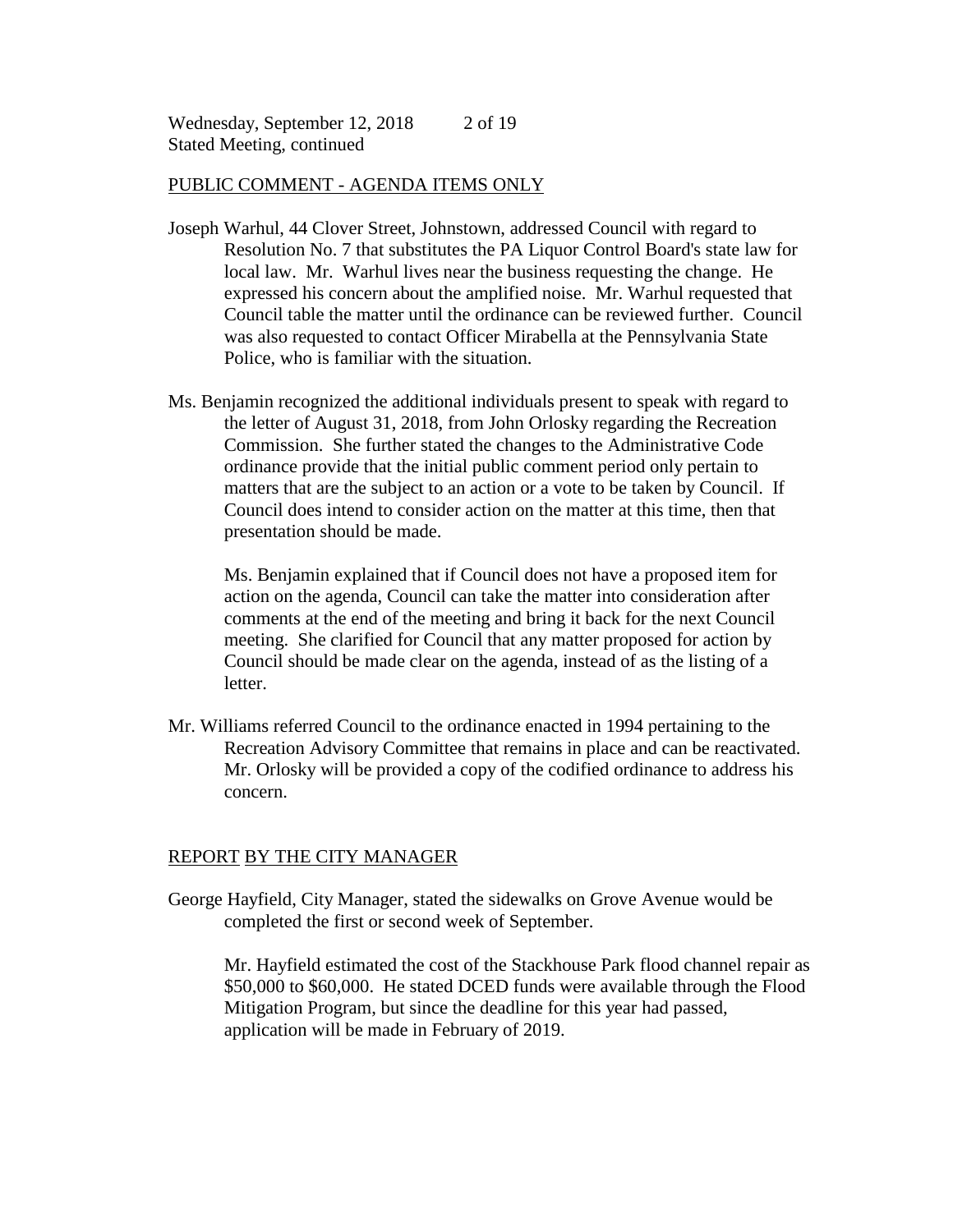Wednesday, September 12, 2018 Stated Meeting, continued 3 of 19

> He estimated the cost for approximately 1,000 new street sweeping signs at \$10,000. He stated a camera had been installed at Roxbury Park. The City Manager indicated that Slick Alley had been cleaned up. The receipt of the Minimum Municipal Obligation (MMO) from Mockenhaupt was noted, indicating the amount of \$3,845,000 for next year, which includes the state contribution plus the City's portion. The MMO was \$600,000 more than this year. Mr. Williams requested a copy of the MMO.

Mrs. Mock offered to work alongside Mr. Hayfield on the Stackhouse Park matter.

Mrs. Stanton made a motion authorizing the City Manager to designate one day in October for City residents to recycle electronics for a fee to be determined by the City Manager. There was further discussion regarding the motion. Council also discussed the return of department heads to council meetings.

The motion was seconded by Mrs. Mock and passed by the following vote:

Yeas: Reverend King, Mrs. Mock, Mrs. Stanton, Mr. Vitovich, Mr. Williams, Mr. Britt, Mayor Janakovic (7). Nays: None (0)

Mrs. Stanton expressed concerns regarding the collection of liquid fuels on Honan Avenue. The City Manager stated PennDOT had removed Honan Avenue from the liquid fuels collection list. Mrs. Stanton requested a copy of the letter to that effect.

Mrs. Stanton requested the City Manager to check on the feasibility of vacating Honan Avenue as a street and designating it strictly as a trail.

Mr. Vitovich discussed a problem with the boundaries along the road. Mr. Williams suggested that PennDOT should be contacted regarding the matter.

Mrs. Stanton received concerns regarding a letter sent by the City Manager to residents in relation to an amendment to the current sewage ordinance. The letter indicated that, effective September 1st, air pressure testing would no longer be allowed, that water column testing would be implemented. Mr. Hayfield explained there was no change to the amendment, but that a proposed change for the International Plumbing Code would go into effect in October.

Mayor Janakovic explained that ABD provided inaccurate information and that the letter was premature. Mr. Hayfield agreed that the letter was vague and incorrect.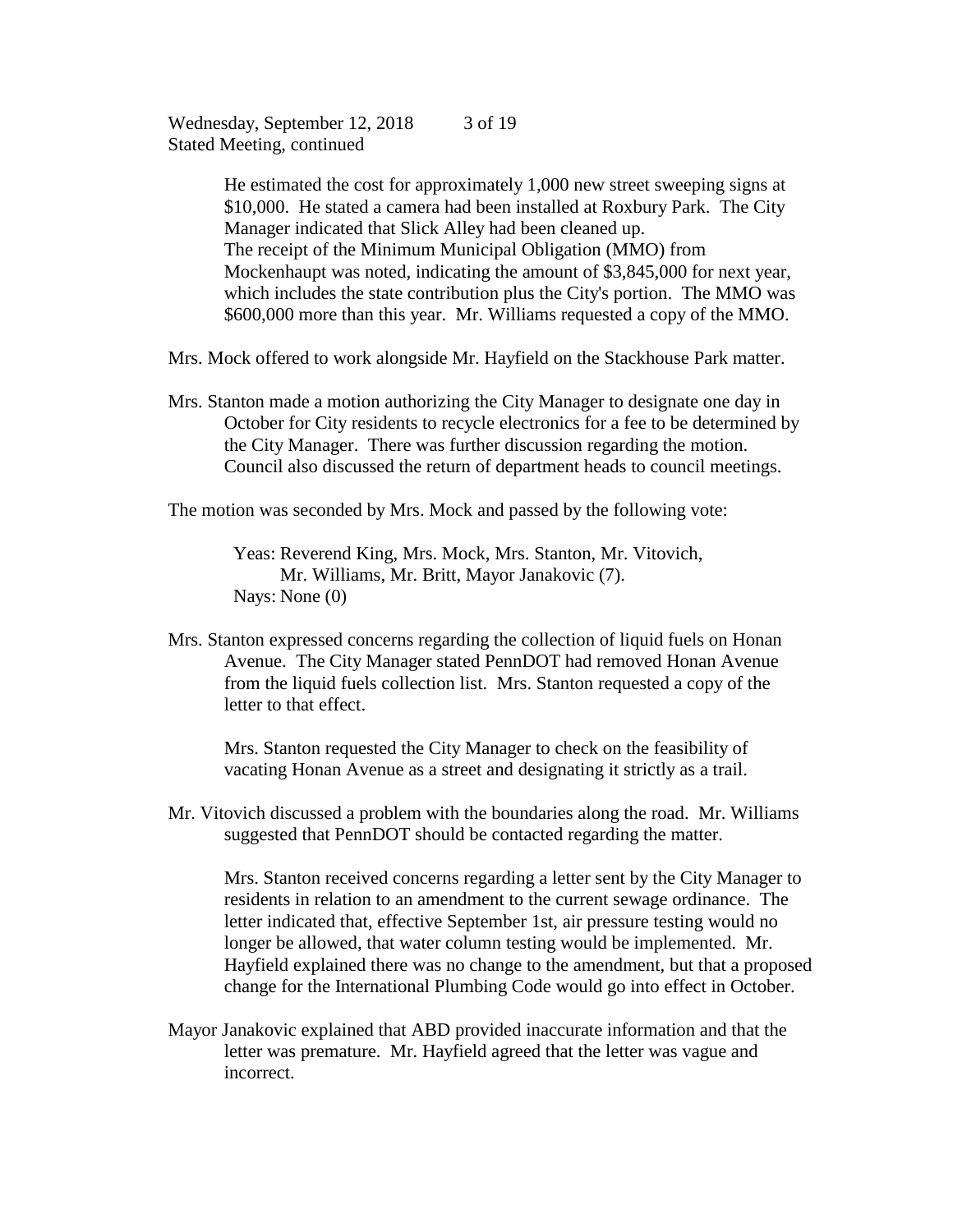Wednesday, September 12, 2018 Stated Meeting, continued 4 of 19

- Mr. Williams requested an update regarding the management and promotion of the Point Stadium. Mr. Hayfield awaits a response from Deborah Grass and DCED. Mr. Williams requested a confirmation on the matter. Mr. Williams noted a resolution presented on September 1, 2017, to borrow from UDAG and capital improvement. He indicated that Ms. Daly at the time stated that money could not be touched, and the resolution was defeated. He further referred to the attempt to take \$100,000 plus \$30,000 as adopted on December 13, 2017, as improper and illegal. Mr. Williams stated HUD indicated the money would be improperly spent. There was further discussion regarding the matter. Mayor Janakovic suggested that no further action be taken until proper clarification is received from HUD.
- Mr. Williams requested an explanation of the code violation procedure. Mr. Hayfield stated a violator has five days to comply with the codes after the issuance of a ticket. Following the determination of noncompliance, the violator would be fined.

 Mr. Williams referred to Resolution 4 on the agenda for further discussion on the elimination of the budget deficit balances. He will supply Council with suggestions on reallocations.

Mr. Williams requested an update on the illegal sewer connections. It was noted an ordinance on the agenda pertained to the matter.

### REPORT BY THE MAYOR

Frank Janakovic, Mayor, noted his attendance for the presentation of a grant check by Congressman Rothfus for \$125,000 over a five-year period, totaling \$625,000 to the Cambria County Drug Coalition.

The Mayor was recently informed that \$1.6 million had been allocated in the President's budget to fund the Army Corps of Engineers' revisit to the Johnstown river walls and use of waterways.

Mr. Janakovic congratulated all the churches, organizations, vendors and participants on the success of the recent EthnicFest.

He attended a small business summit presented by the U.S. Small Business Administration (SBA) for discussion on ways to reduce rules and regulations for new businesses coming into the City.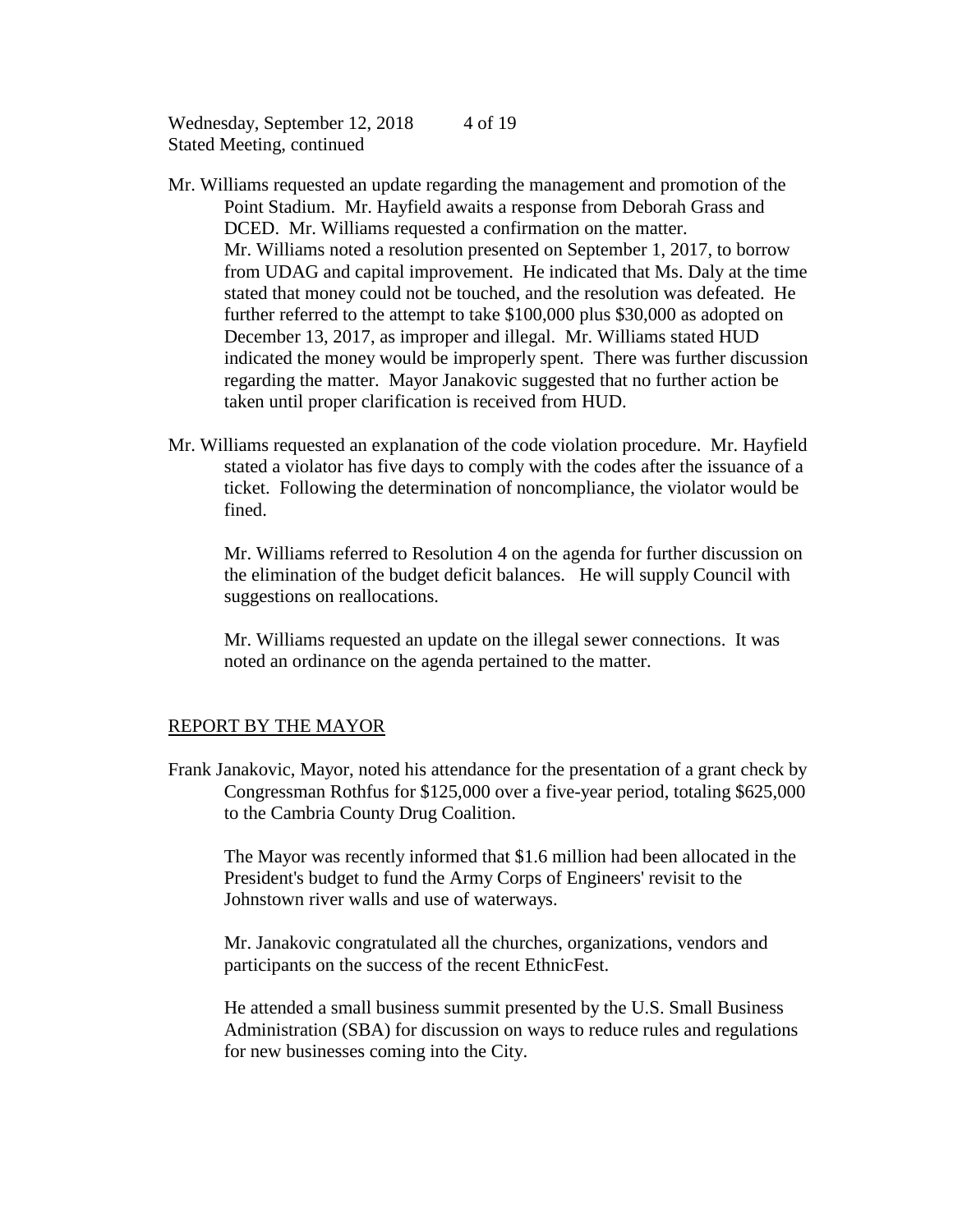Wednesday, September 12, 2018 Stated Meeting, continued 5 of 19

> Mayor Janakovic noted his attendance at a check presentation from DCNR to the Southern Alleghenies Planning Commission in the amount of \$30,000 and a Community Foundation match of \$30,000 for the riverside park below the Inclined Plane.

> Mr. Janakovic extended a special thank you to the 600-plus UPJ students who volunteered to clean up Moxham and the downtown area.

He noted his attendance along with Commissioner Chernisky at a My Life Youth Forum to address issues facing the youth in the region.

The Mayor attended the Inclined Plane Bike Trail ribbon cutting ceremony. He also attended a meeting with Senator Langerholc to discuss adding bike lanes in the City, Ferndale and Upper Yoder.

Mayor Janakovic explained that grants provide much needed money for the City, and that if not applied for and put to good use, "they're going to go somewhere else".

### CITY ENGINEER

No Report.

### REPORT BY THE CITY SOLICITOR

- Ms. Benjamin was requested to contact DEP at the August 8, 2018 Council meeting regarding amendments, SSO abatement plan and a consent order and agreement. She noted a written inquiry was submitted on August 14, 2018, to DEP, but she had not yet received a response.
- Mrs. Stanton requested that Council receive a copy of the letter. She discussed the receipt of complaints about code officers carrying handguns on the job and inquiries as to the City's liability on the matter. Ms. Benjamin explained the matter had not yet been addressed, but to her knowledge, there was no restriction present to prohibit that. It is a matter of the City's policy as an employer primarily as to whether or not to permit the code enforcements officers to wear side arms. Ms. Benjamin stated the City Manager noted it as a common practice in his prior municipality.
- Mr. Hayfield stated, barring any policy from the City stating otherwise, there would be no restriction. There was further discussion regarding whether or not there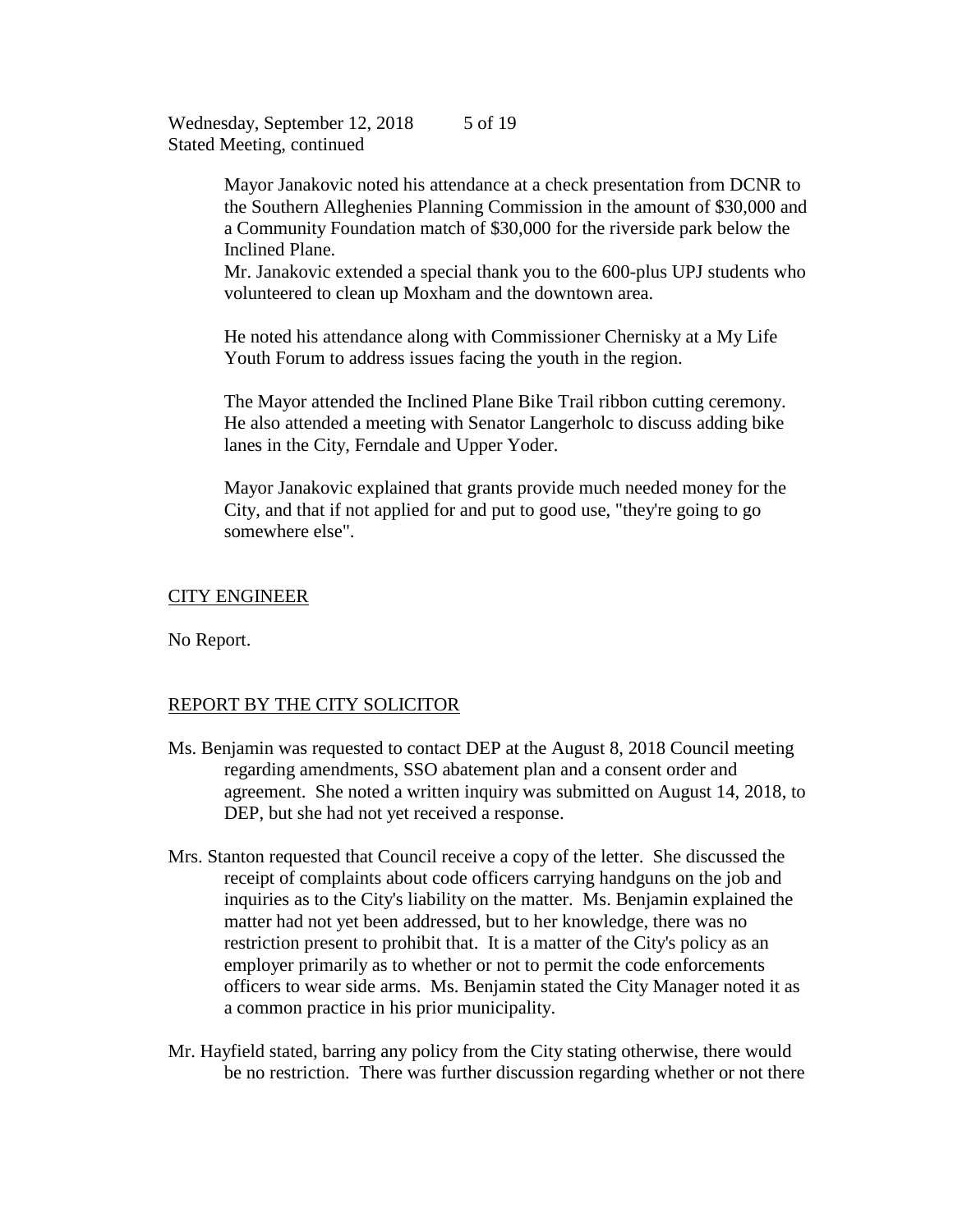Wednesday, September 12, 2018 Stated Meeting, continued 6 of 19

> was an ordinance currently in place regarding the carrying of side arms. Ms. Benjamin will submit a written opinion regarding the matter.

Mrs. Stanton discussed the poor conditions at the Public Safety Building and whether or not repairs could be made.

Mr. Williams filed a complaint on January 20, 2011, with the Department of Labor and Industry regarding the matter and referred to an inspection report that addressed structural issues and flooding. He stated the City at the time requested an extension to resolve the problems.

Mayor Janakovic suggested the building be tested.

- Reverend King made a motion that the City Manager conduct testing on the Public Safety Building. The motion was seconded by Mrs. Stanton and passed by the following vote:
	- Yeas: Mrs. Mock, Mrs. Stanton, Mr. Vitovich, Mr. Williams, Mr. Britt, Mayor Janakovic, Reverend King (7). Nays: None  $(0)$ .
- Mrs. Stanton and Mr. Williams submitted a complaint to the DEP regarding the condition of the river walls. She noted that the walls had never been inspected according to DEP records, and that the owners of the flood channels were in violation. Mrs. Stanton inquired as to whether Mr. Hayfield contacted the owners of the flood channels on Akers Street and Edmonds Place regarding the matter. Mr. Hayfield had contacted the Army Corps of Engineers to receive advice on liability and responsibility of the privately owned channels.
- Ms. Benjamin stated the process of contacting the owners of the flood channels had been initiated to some degree. The matter will be investigated further.

### COUNCIL UPDATES

1. Planning Commission Minutes of August 1, 2018.

Mr. Williams commented that the Planning Commission Minutes are not compliant as the individual votes were not listed. He suggested the Minutes be returned and that correction be made.

- 2. Fax of August 27, 2018 from J. Williams and Charlene Stanton re: 2019 City Budget.
- 3. Fax of September 4, 2018 from J. Williams re: MMO requests.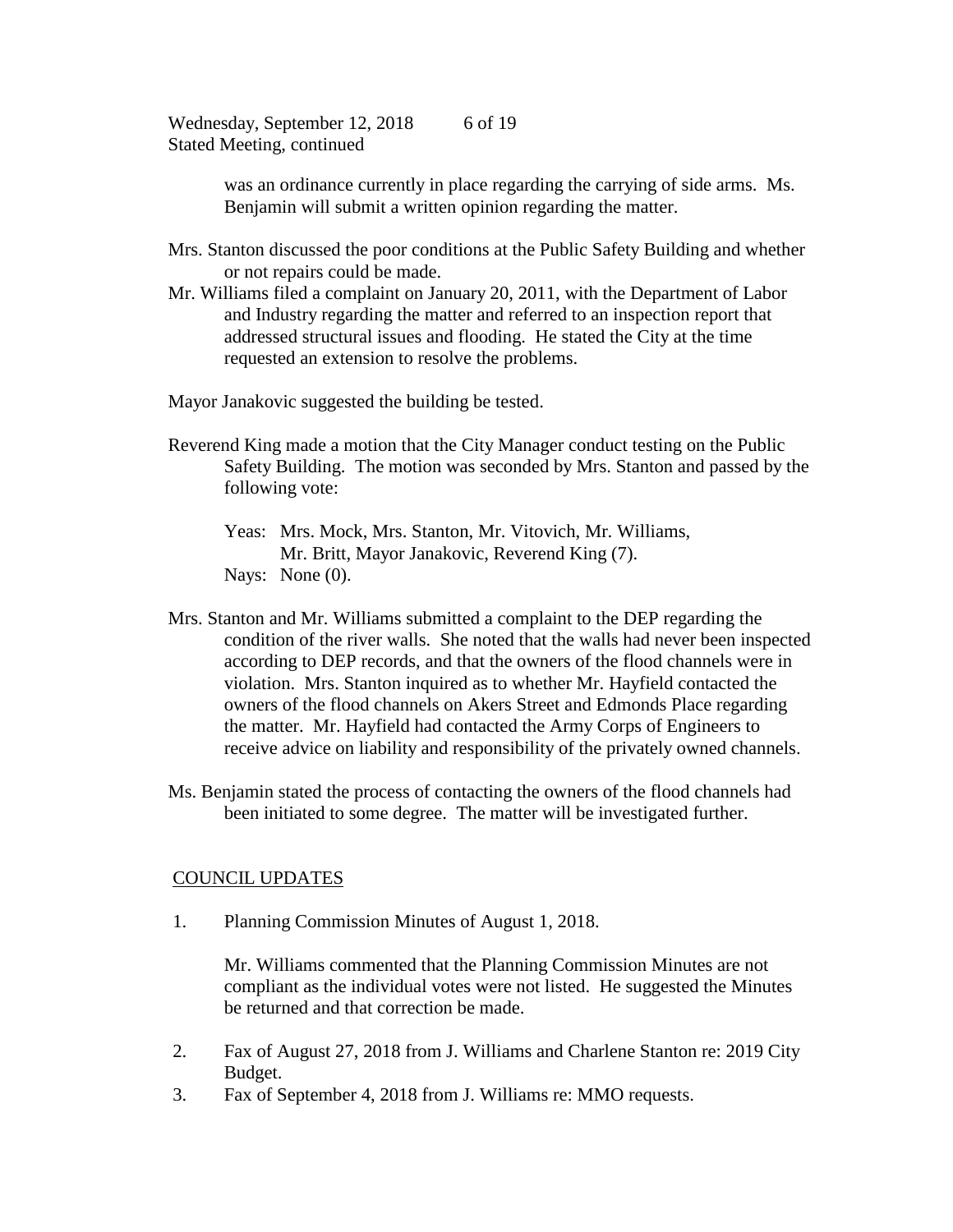Wednesday, September 12, 2018 Stated Meeting, continued 7 of 19

- 4. Fax of September 4, 2018 from J. Williams.
- 5. Code complaints from J. Williams-8.
- 6. Letter of August 31, 2018 from John Orlosky re: Recreation.

Mr. Williams noted a letter stating that John Slezak's appointment to the Johnstown Housing Authority was not improper.

Mr. Williams inquired as to the status of the delinquent loans and other matters. Ms. Benjamin will gather additional information and provide an update at the next meeting during Executive Session.

### NEIGHBORHOOD LIAISONS

Mrs. Mock reported the West End Improvement Group applied for a Community Foundation grant at the end of August for various items.

She noted that repairs are being made to the skateboard ramps at the skate park in conjunction with the program with JARI and training of welders.

Mrs. Mock stated a basket party was scheduled for November.

Reverend King stated the next Kernville meeting was scheduled for September 22, 2018, at 5:30 p.m. at the old Mennonite Church. The United Neighborhood group will meet at the Middle School on September 20, 2018, at 5:30 p.m.

She noted the Kernville group recently held a car wash.

Reverend King asked everyone to be mindful that school was back in session.

Mr. Britt discussed an ongoing concern as to an asphalt erosion problem near the Am-Slo playground in Old Conemaugh Borough. He directed Mr. Hayfield to investigate the matter.

Mr. Britt stated the community service cut grass in Hornerstown, but there was still a concern that the debris had not been removed.

Mr. Vitovich stated the recent volume of rain was too excessive for the inlets to handle, thus resulting in flooding in the City. He noted that many of the inlets are tied into the rivers and streams. Once the river is high, that water has nowhere to go and the ground becomes saturated. He thanked the Public Works employees for their efforts during the recent storms.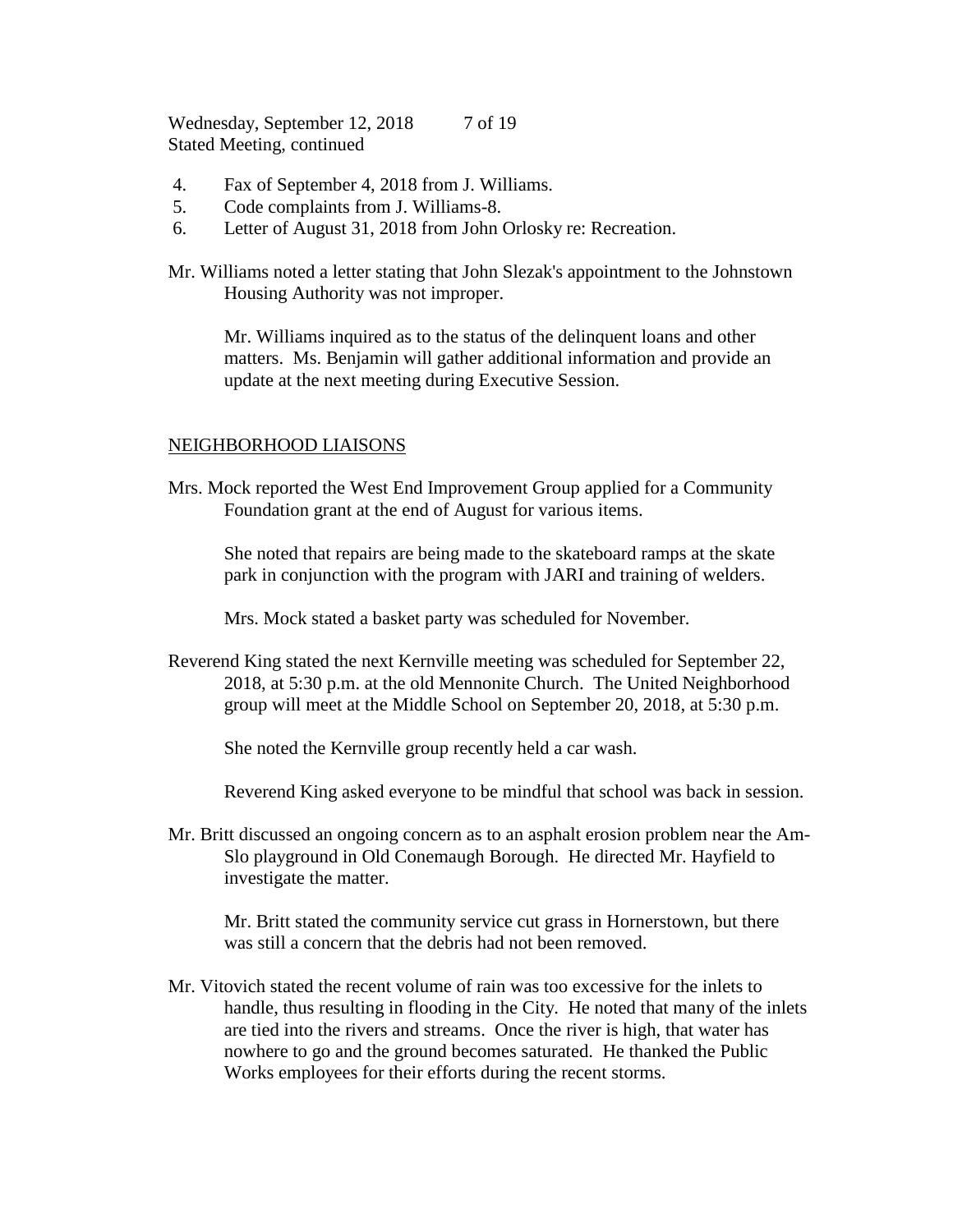Wednesday, September 12, 2018 Stated Meeting, continued 8 of 19

Mrs. Stanton thanked the Johnstown Fire Department for their efforts in pumping out basements during the recent storms.

Mrs. Stanton noted her attendance at the recent Johnstown Film Festival at the Discovery Center and discussed the winners of that event.

She noted an upcoming Miracle Crusade event by Missionary Gary Hale to be held at Sargent's Stadium at the Point on September 14, 2018, at 5:30 p.m.

The Cambria County Arts and Heritage Festival will be held September 15 and 16, 2018, at Duman Lake Park.

Mrs. Stanton stated the community walks at the Moxham Lutheran Church had been canceled due to the high temperatures.

She noted her recent attendance at the Moxham Crime Watch meeting. A community barbeque will be held on September 22, 2018, at the Russell House on Park Avenue. Bingo will be held the second Monday of each month at the Russell House benefits the Moxham camera program.

The Hornerstown group meetings were canceled the past two months. As noted by the City Manager, Slick Alley had been cleared of debris.

Mrs. Stanton was invited by a resident of Walnut Grove to take a tour of that neighborhood where many vacant, unsecured properties were noted.

Trees were noted to be rotted and dying at Roxbury Park. Mrs. Stanton asked that the Shade Tree Commission be contacted regarding the matter.

Mrs. Stanton thanked members of the Roxbury St. Paul's Church who provided free lawn mowing services to City of Johnstown homeowners who met the guidelines.

She has also received complaints from residents in the West End regarding flooded basements. Residents were awaiting a response from the City Manager regarding the matter. Mrs. Stanton will provide addresses and phone numbers of those residents affected.

Mr. Hayfield stated EADS investigated the Stackhouse Park channel and found no blockages. The Stackhouse retention dam was a matter of finding funding to clean it and make it a functioning retention pond again.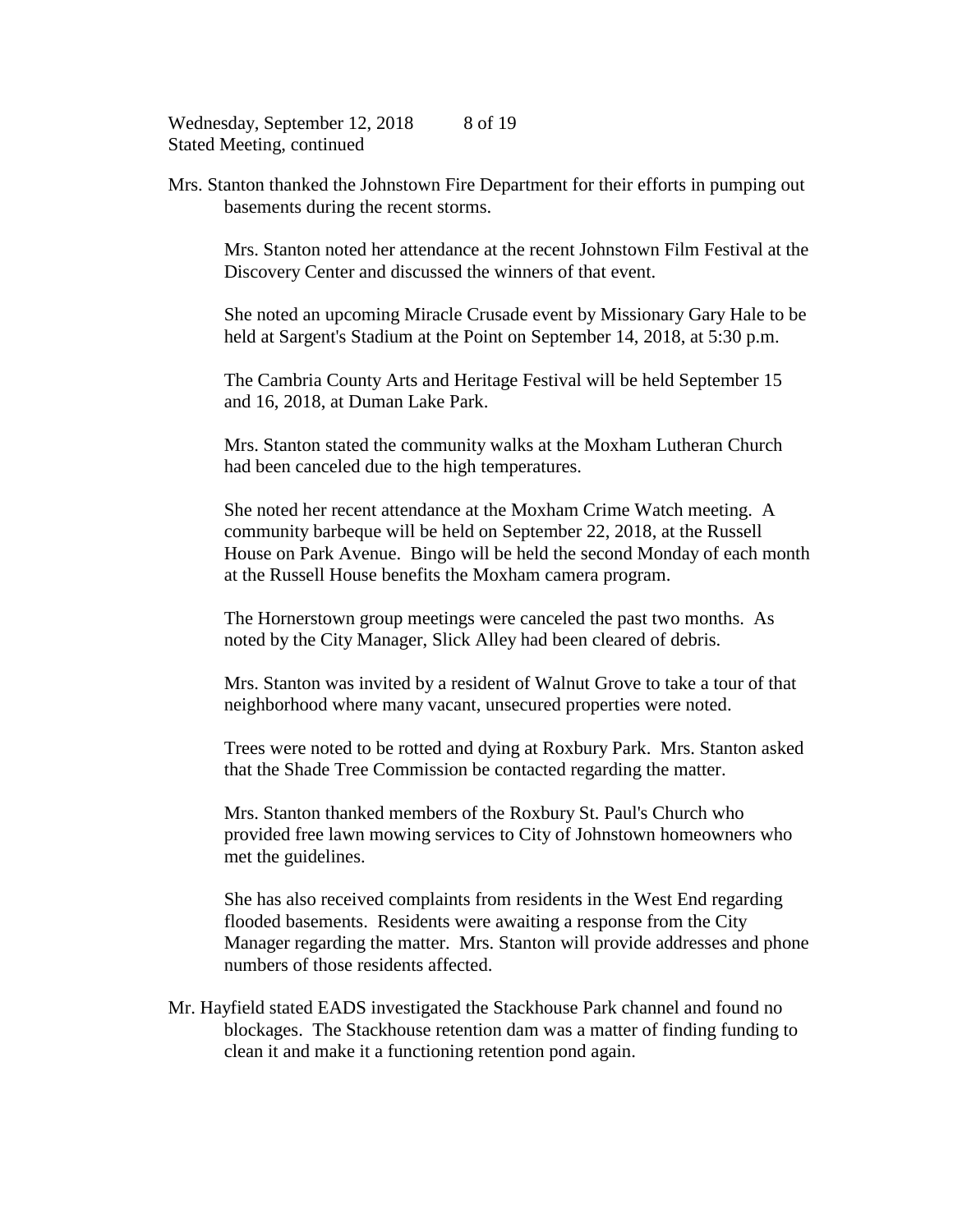Wednesday, September 12, 2018 Stated Meeting, continued 9 of 19

Mayor Janakovic will be holding a welcome of the Miracle Crusade gathering on Friday, September 14, 2018, at Sargent's Stadium at the Point.

### ORDINANCES FOR FINAL READ

- BILL NO. 3 OF 2018 AN ORDINANCE DIRECTING THE CAMBRIA COUNTY BOARD OF ELECTIONS TO PLACE ON THE NOVEMBER 2018 GENERAL ELECTION BALLOT FOR THE CITY OF JOHNSTOWN THE BALLOT REFERENDUM QUESTION FOR CONSIDERATION BY THE REGISTERED VOTERS OF THE CITY OF JOHNSTOWN WHICH IF RECEIVING A MAJORITY OF THE VOTES CAST ESTABLISHES A GOVERNMENTAL STUDY COMMISSION, AND FURTHER THE ELECTION OF SEVEN (7) GOVERNMENTAL STUDY COMMISSIONERS DURING THE NOVEMBER 2018 GENERAL ELECTION, PURSUANT TO THE COMMONWEALTH OF PENNSYLVANIA 53 Pa.C.S.CHAPTERS 29 (HOME RULE), 30 (OPTIONAL PLANS) & 31 (OPTIONAL PLANS) HOME RULE CHARTER AND OPTIONAL PLANS LAW (Tabled 1-2-18).
- Mr. Vitovich made a motion to leave the ordinance tabled. Mr. Britt seconded the motion.
- Mr. Williams stated the bill should be withdrawn, as it could not appear on the November 18, 2018 ballot.
- Mayor Janakovic made a motion to remove the ordinance from table. The motion was seconded by Mrs. Mock and passed by the following vote:
	- Yeas: Mrs. Stanton, Mr. Vitovich, Mr. Williams, Mr. Britt, Mayor Janakovic, Reverend King, Mrs. Mock (7). Nays: None  $(0)$ .
- Mr. Williams, for the record, withdrew Bill No. 3 from further consideration. Mrs. Stanton concurred with the withdrawal.

BILL NO. 21 OF 2018, AN ORDINANCE FURTHER AMENDING ORDINANCE NO. 5152, PASSED FINALLY ON AUGUST 13, 2014, TITLED AN ORDINANCE OF THE CITY OF JOHNSTOWN, CAMBRIA COUNTY, PENNSYLVANIA, ADOPTING A SEWER USE ORDINANCE REQUIRING THE ELIMINATION OF OVERFLOWS AND FURTHER REQUIRING TELEVISED AND/OR PRESSURE TESTING OF ALL REAL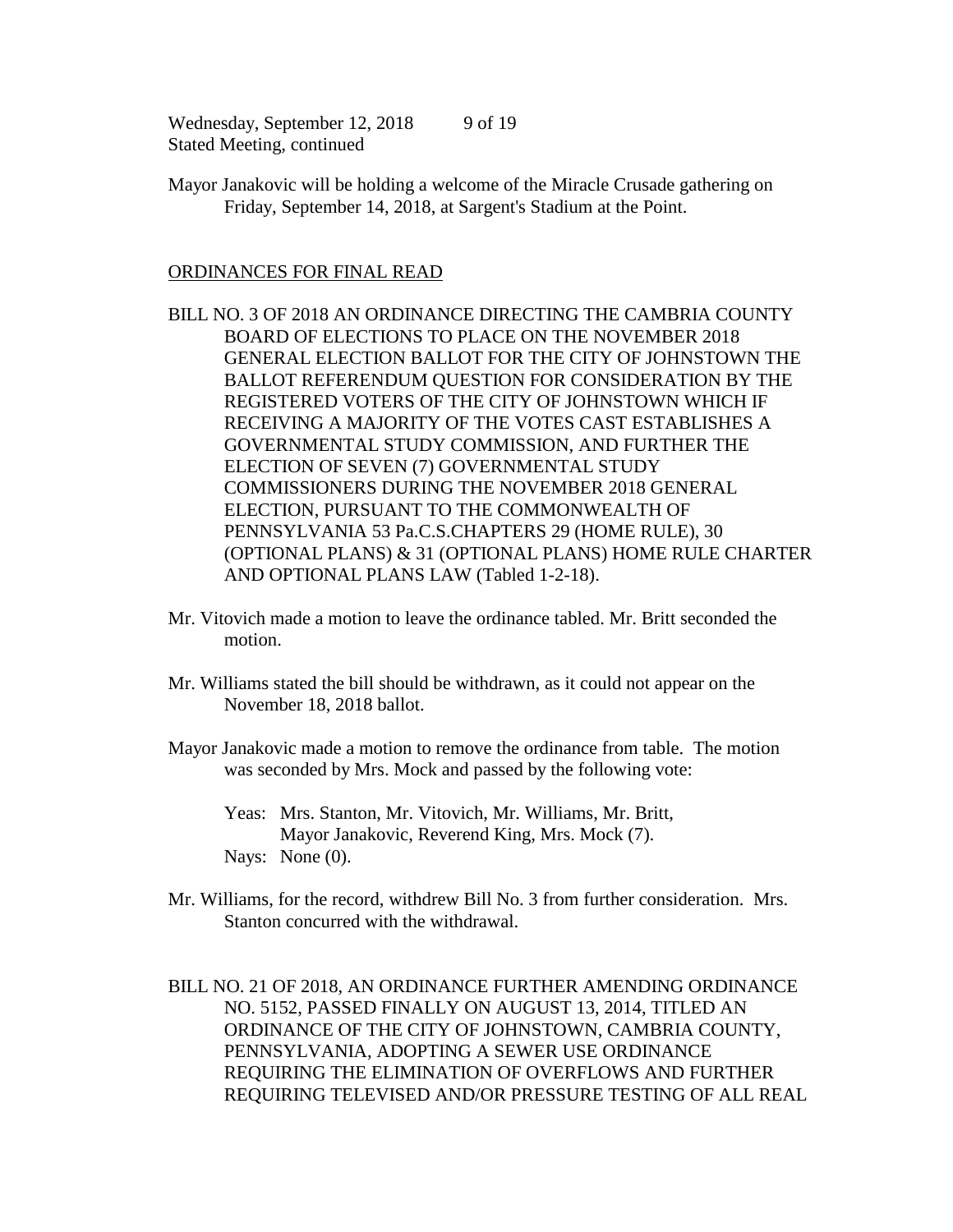Wednesday, September 12, 2018 Stated Meeting, continued 10 of 19

> PROPERTY WITHIN THE STRUCTURE LOCATED THEREON AND REMEDIATION OF ALL PRIVATE SIDE LATERAL LINES FAILING TO PASS SAID TESTS IN THE EVENT SANITARY FLOWS EXCEED DEP-SPECIFIED DESIGN CRITERIA FOLLOWING PHASE COMPLETION OF CITY SEWER CONSTRUCTION, TO NOW FURTHER AMEND TO DELETE SECTION 2, TITLED UNLAWFUL CONNECTIONS; AND SECTION 15, TITLED PENALTIES DUE TO LACK OF ENFORCEMENT AND/OR SELECTIVE ENFORCEMENT AS WAS THE PURPOSE AND INTENT OF ORDINANCE NO. 5152 WHEN PASSED FINALLY ON AUGUST 13, 2014 (Tabled June 13, 2018.)

- Mrs. Mock made a motion to remove the ordinance from table. The motion was seconded by Mrs. Stanton and passed by the following vote:
	- Yeas: Mr. Williams, Mr. Britt, Mayor Janakovic, Reverend King, Mrs. Mock, Mrs. Stanton, Mr. Vitovich (7). Nays: None  $(0)$ .
- Mrs. Stanton made a motion to approve the ordinance. Mrs. Mock seconded the motion.
- Mrs. Stanton commented that the purpose of the ordinance was to remove the fine for illegal connections, and that this ordinance related to the 2,000 properties still in violation.
- Reverend King commented the matter should be further explained to City property owners and given a "hard fast deadline" to get the work done.
- Mr. Williams noted the ordinance was already in place and needed to be enforced. He suggested, if the ordinance was not going to be enforced, the penalty should be removed.
- Mayor Janakovic referred Council to a letter authored by Mr. Williams to DEP and read it into the record as follows: The City was in violation of COA, the consent order, for 19 months, approximately 570 days. The 2010 consent had a stipulated penalty of an amount of \$500 per day violation of the ordinance. Rather than force the City to pay a \$300,000 penalty, DEP exercised its discretion to enable the City to achieve compliance with the execution of the First Amendment.

There was further discussion regarding the ordinance.

The motion failed by the following vote: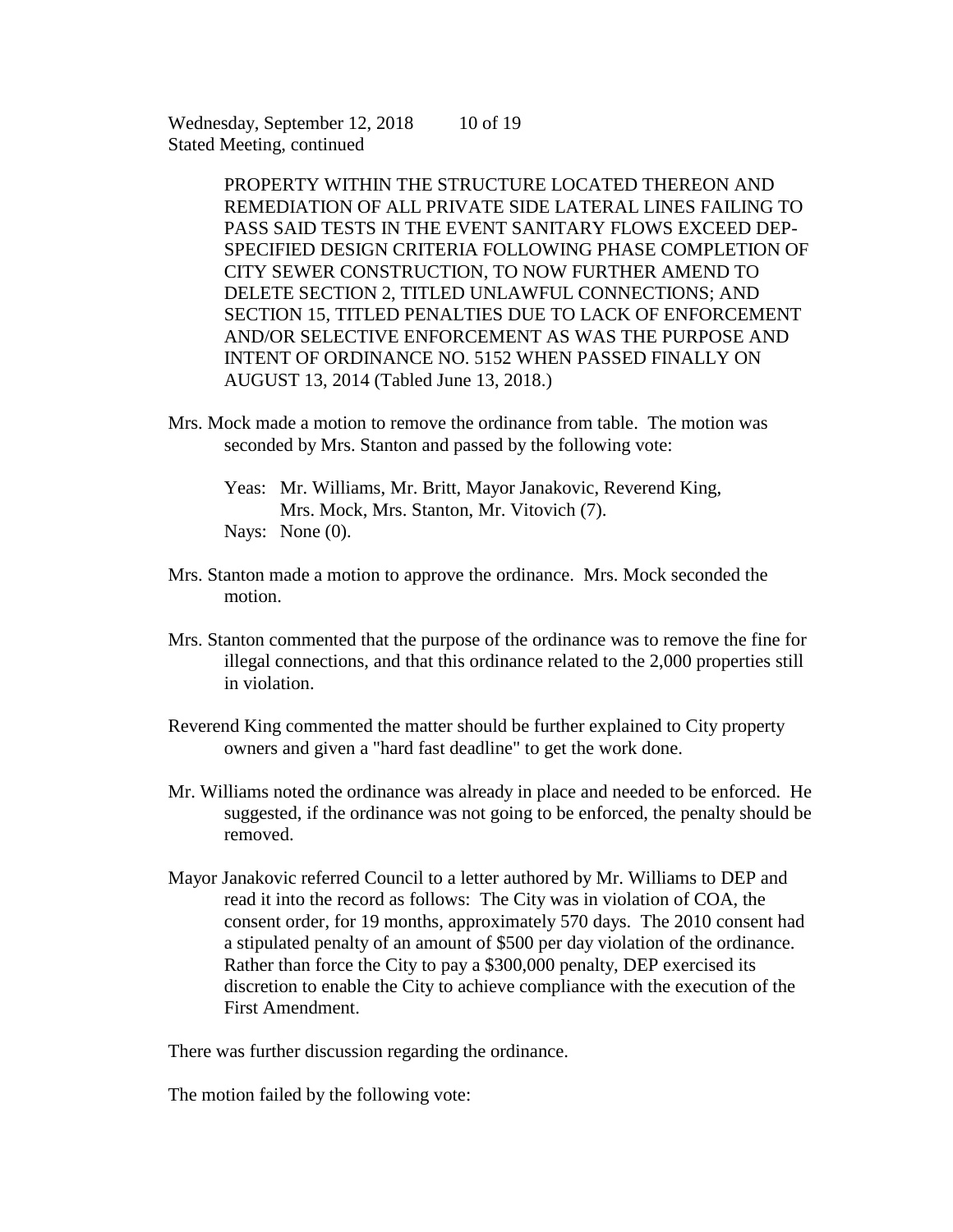Wednesday, September 12, 2018 11 of 19 Stated Meeting, continued

- Yeas: Mrs. Stanton, Mr. Williams (2).
- Nays: Mr. Britt, Mayor Janakovic, Reverend King, Mrs. Mock, Mr. Vitovich  $(5)$ .
- Mr. Williams stated the City Manager would be exposed to charges for not enforcing the ordinance.

### ORDINANCES FOR FIRST READ

## BILL NO. 25 OF 2018, AN ORDINANCE TO PARTIALLY VACATE POPPY ALLEY FROM 143 LORAINE STREET TOWARDS CROYLE STREET TO THE END OF POPPY ALLEY IN JOHNSTOWN, PENNSYLVANIA, AS A PUBLIC THOROUGHFARE. (Tabled 8/8/18)

Mrs. Mock made a motion to remove the ordinance from table. The motion was seconded by Mr. Britt and passed by the following vote:

Yeas: Mayor Janakovic, Reverend King, Mrs. Mock, Mrs. Stanton, Mr. Vitovich, Mr. Britt (6). Nays: Mr. Williams (1).

- Mrs. Mock made a motion to approve the ordinance. Mr. Vitovich seconded the motion.
- Mrs. Stanton commented on a vacant property on Franklin Street, which is owned by this same property owner that was reported to the codes department for not paying a vacant property fee.
- Ms. Benjamin recommended that the ordinance be amended as there was an updated version identifying the ordinance appropriately as Bill No. 25 and pending an updated petition with proper notarization. She recommended the following motion to amend the bill:
- A motion to amend Bill No. 1 under Ordinances for First Read on the September 12, 2018 agenda, referencing an ordinance to partially vacate Poppy Alley in order to delete the title referencing it as Bill No. 24 and replace its reference as Bill No. 25. And to further amend it to delete and replace the attached petition with the updated and notarized version included in the agenda.
- Mr. Britt made a motion to approve the ordinance as amended. Mr. Vitovich seconded the motion.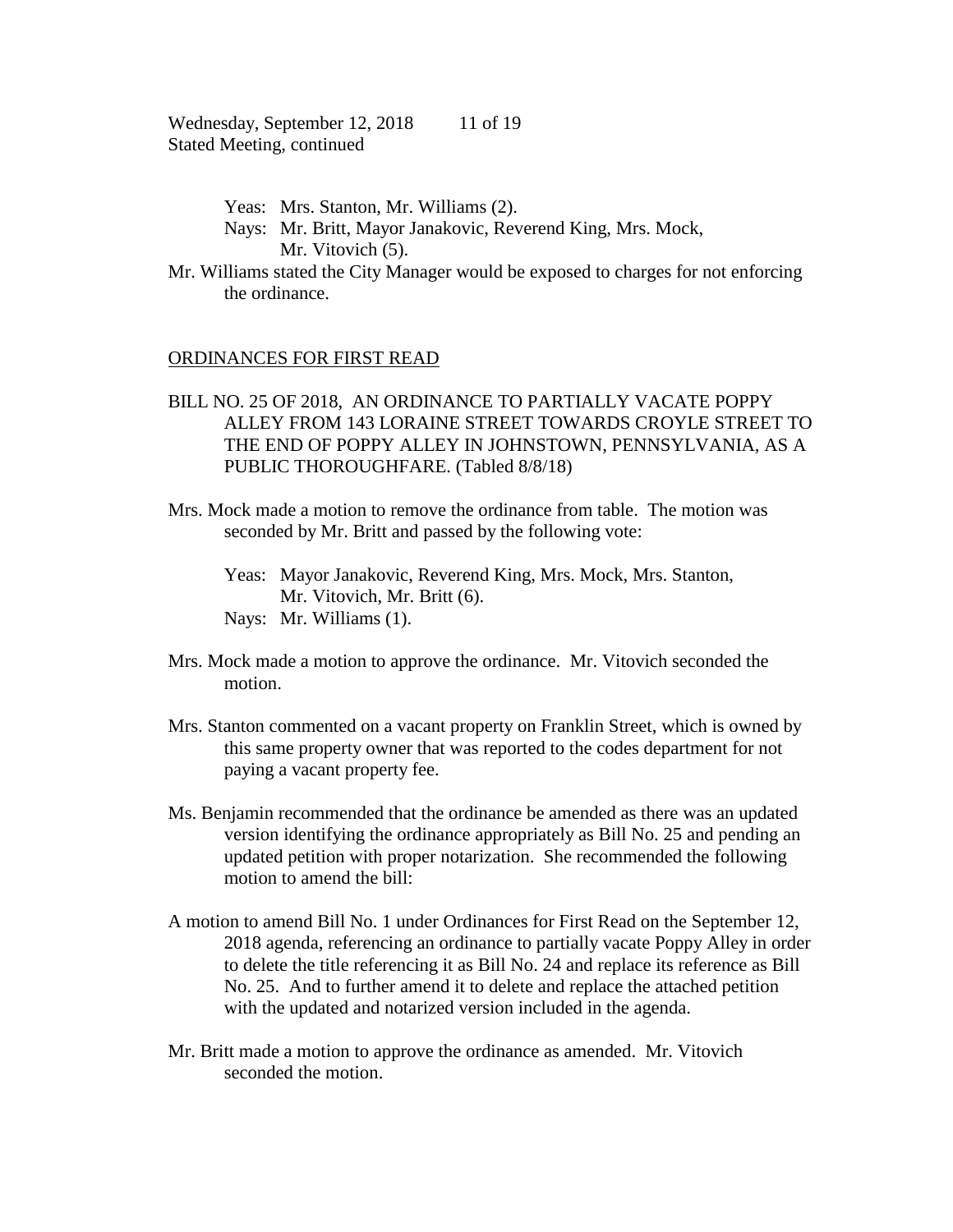Wednesday, September 12, 2018 12 of 19 Stated Meeting, continued

- It was suggested that the matter be tabled until the property could be brought up to code and the vacant property fee paid. The City Manager was requested to contact the property owner with regard to the matter.
- Ms. Benjamin recommended that Council still vote on the motion to amend the ordinance. The ordinance can then be considered tabled until the further requirements have been met.

The motion to amend the ordinance passed by the following vote:

Yeas: Reverend King, Mrs. Mock, Mrs. Stanton, Mr. Vitovich, Mr. Britt, Mayor Janakovic (6). Nays: Mr. Williams (1).

Mrs. Stanton made a motion to table the ordinance. The motion was seconded by Mr. Britt and passed by the following vote:

Yeas: Mrs. Mock, Mrs. Stanton, Mr. Vitovich, Mr. Williams, Mr. Britt, Mayor Janakovic, Reverend King (7). Nays: None  $(0)$ .

- BILL NO. 26 OF 2018, AN ORDINANCE INCREASING THE INDEBTEDNESS OF THE CITY OF JOHNSTOWN, CAMBRIA COUNTY, PENNSYLVANIA, BY THE ISSUE OF A GUARANTEED REVENUE NOTE IN THE MAXIMUM PRINCIPLE AMOUNT OF \$3,906,560.00 FOR THE PURPOSES OF REHABILITATING THE INNER CITY SANITARY SEWER SYSTEM; FIXING THE FORM, DATES, INTEREST AND MATURITY THEREOF; MAKING A COVENANT FOR THE PAYMENT OF THE DEBT SERVICE ON THE NOTE; PROVIDING FOR THE FILING OF THE REQUIRED DOCUMENTATION WITH THE DEPARTMENT OF COMMUNITY AND ECONOMIC DEVELOPMENT TO INCUR AND EXCLUDE ADDITIONAL DEBT OF THE GOVERNMENTAL UNIT; PROVIDING FOR THE APPOINTMENT OF A SINKING FUND DEPOSITORY FOR THE NOTE; PROVIDING FOR THE AUTHORIZED SIGNATORIES AND AUTHORIZING EXECUTION, SALE AND DELIVERY THEREOF.
- Mr. Vitovich made a motion to approve the ordinance. Mr. Britt seconded the motion. Mr. Hayfield stated the grant amount was \$6,900,000.00.

The motion passed by the following vote: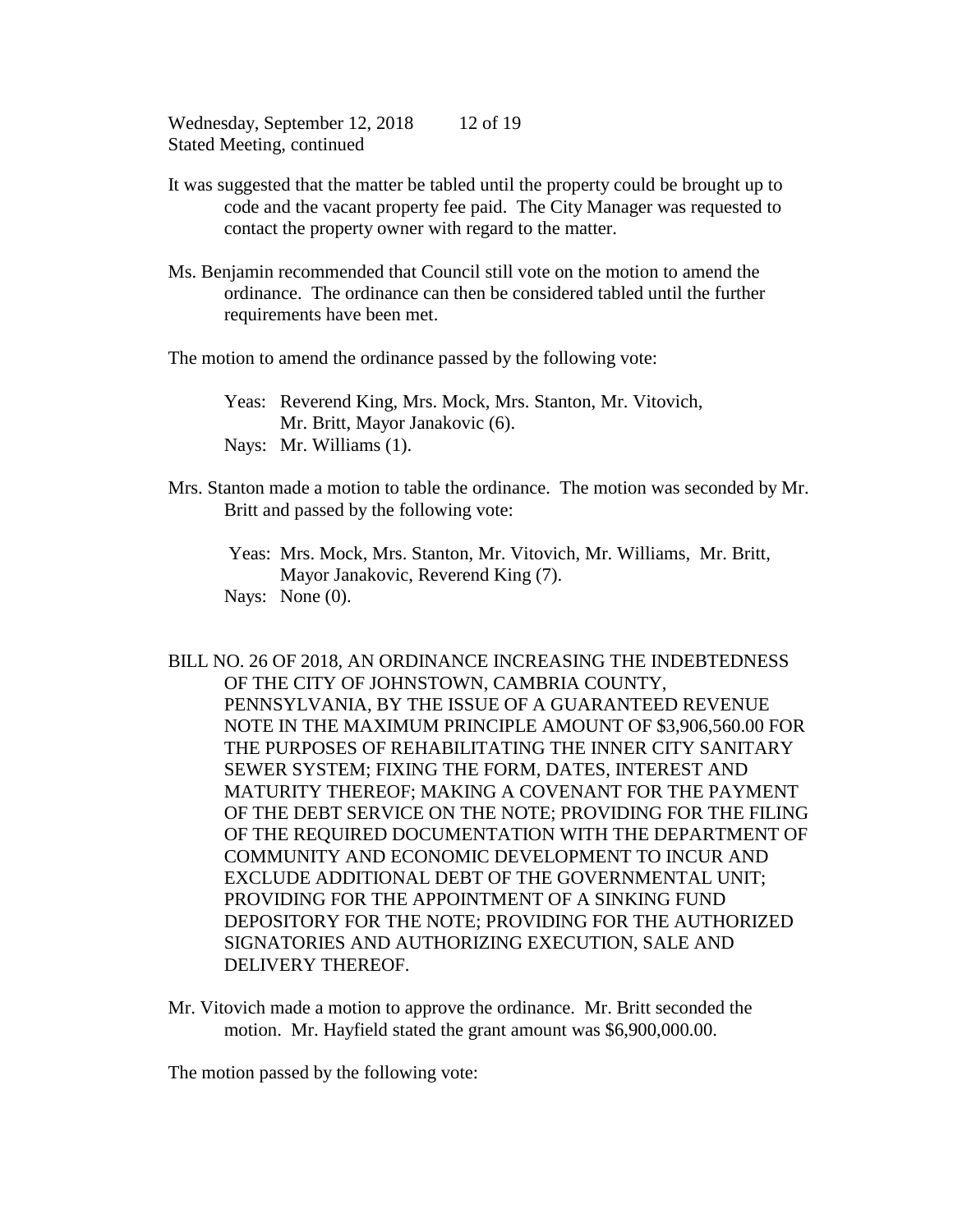Wednesday, September 12, 2018 13 of 19 Stated Meeting, continued

- Yeas: Mr. Vitovich, Mr. Britt, Mayor Janakovic, Reverend King, Mrs. Mock  $(5)$ .
- Nays: Mrs. Stanton, Mr. Williams (2).
- BILL NO. 27 OF 2018, AN ORDINANCE OF CIT COUNCIL OF THE CITY OF JOHNSTOWN, COUNTY OF CAMBRIA, COMMONWEALTH OF PENNSYLVANIA, AMENDING ORDINANCE NO. 5246, PASSED FINALLY ON DECEMBER 13, 2017 AND AS AMENDED BY ORDINANCE NO. 5251 ON MARCH 15, 2018, AND AMENDED BY ORDINANCE NO. 5254 ON MAY 9, 2018 THE CITY OF JOHNSTOWN 2018 WAGE AND SALARY ORDINANCE, TO AMEND THE 2018 WAGE AND SALARY ORDINANCE TO BE PAID ALL ELECTED OFFICIALS AND EMPLOYEES OF THE VARIOUS DEPARTMENTS AND BUREAUS OF THE CITY OF JOHNSTOWN FOR THE CALENDAR YEAR WITH AN EFFECTIVE DATE THE DAY AFTER FINAL APPROVAL OF CITY COUNCIL.
- Mr. Williams made a motion to table the ordinance pending further review. The motion was seconded by Reverend King and passed by the following vote:
	- Yeas: Mr. Vitovich, Mr. Williams, Mr. Britt, Reverend King, Mrs. Mock, Mrs. Stanton (6).
	- Nays: Mayor Janakovic (1).

# RESOLUTIONS

## Resolution No.

- A RESOLUTION OF THE CITY COUNCIL OF THE CITY OF JOHNSTOWN, PENNSYLVANIA, AUTHORIZING THE CITY MANAGER TO SIGN ALL DOCUMENTS NECESSARY TO EXECUTE AN AGREEMENT WITH LIBERONI, INCORPORATED, AWARDING CONTRACT 2018-04 FOR THE CONSTRUCTION OF THE BROAD STREET INTERCEPTOR LATERAL REHABILITATION PROJECT.
- Mr. Vitovich made a motion to approve the resolution. Mr. Britt seconded the motion.
- Mr. Hayfield noted the original start date scheduled for September 2018.
- Mr. Williams made a motion to table the resolution pending further information. The motion was seconded by Mrs. Stanton and passed by the following vote: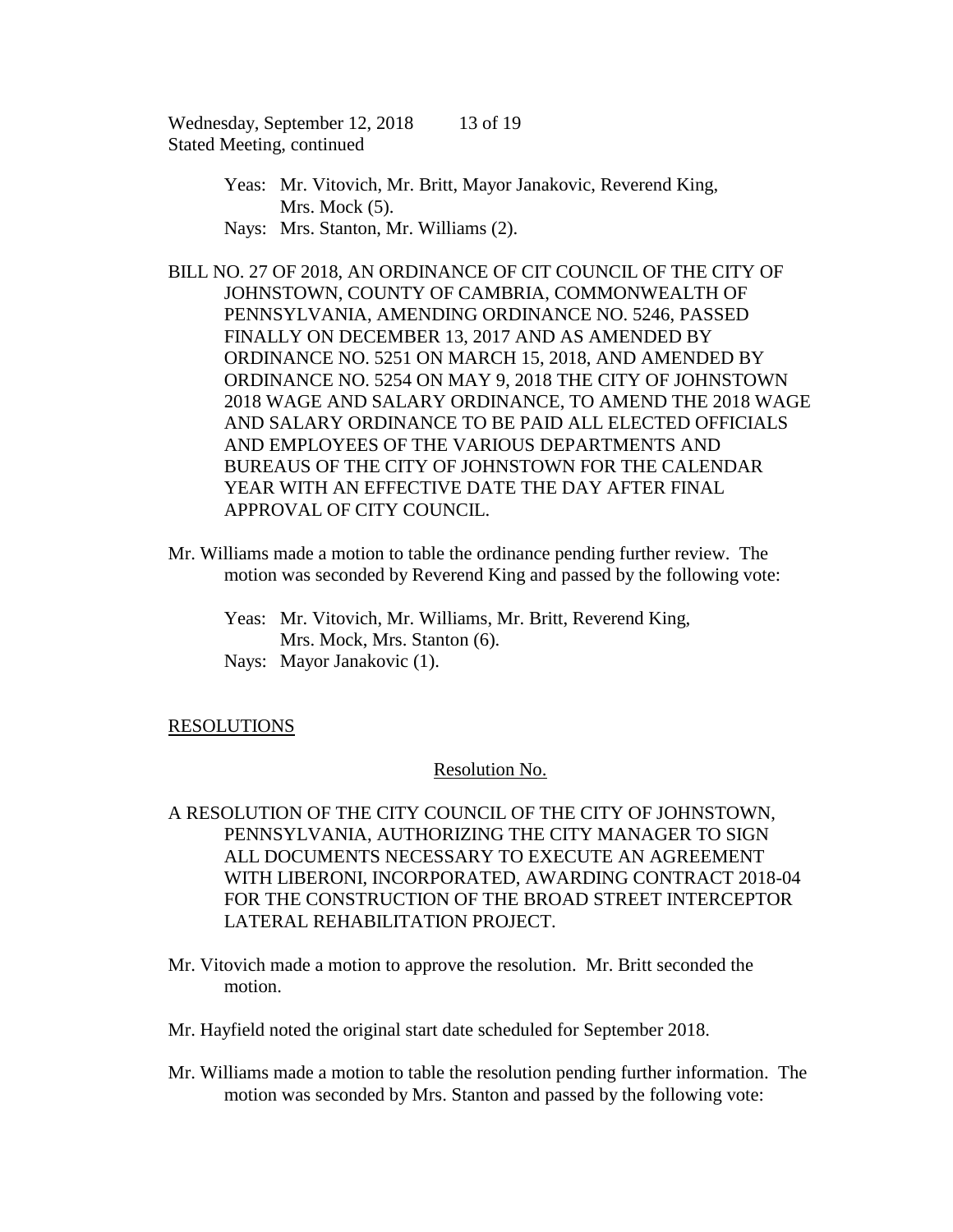Wednesday, September 12, 2018 14 of 19 Stated Meeting, continued

> Yeas: Mr. Williams, Mr. Britt, Mayor Janakovic, Reverend King, Mrs. Mock, Mrs. Stanton, Mr. Vitovich (7). Nays: None  $(0)$ .

Resolution No. 10116

## A RESOLUTION OF THE CITY OF JOHNSTOWN, COUNTY OF CAMBRIA, COMMONWEALTH OF PENNSYLVANIA, APPROVING THE TRANSFER OF RESTAURANT LIQUOR LICENSE NO. R-8096 INTO THE CITY OF JOHNSTOWN.

Mrs. Stanton made a motion to approve the resolution. Mr. Vitovich seconded the motion. It was noted the matter related to a Sheetz store.

The motion passed by the following vote:

Yeas: Mr. Britt, Mayor Janakovic, Mr. Vitovich, Mr. Williams (4). Nays: Reverend King, Mrs. Mock, Mrs. Stanton (3).

## Resolution No. 10117

# A RESOLUTION OF THE CITY OF JOHNSTOWN, COUNTY OF CAMBRIA, COMMONWEALTH OF PENNSYLVANIA, AUTHORIZING AN APPLICATION TO THE PENNSYLVANIA MUNICIPAL ASSISTANCE PROGRAM.

Mr. Vitovich made a motion to approve the resolution. Mrs. Mock seconded the motion.

The City Manager explained this resolution relates to the application process for a comprehensive plan, and that a match will be coming from outside the City.

Mrs. Stanton stated this resolution provided for a study to get housing for downtown.

The motion passed by the following vote:

Yeas: Mayor Janakovic, Reverend King, Mrs. Mock, Mr. Vitovich, Mr. Britt (5). Nays: Mrs. Stanton, Mr. Williams (2).

## Resolution No.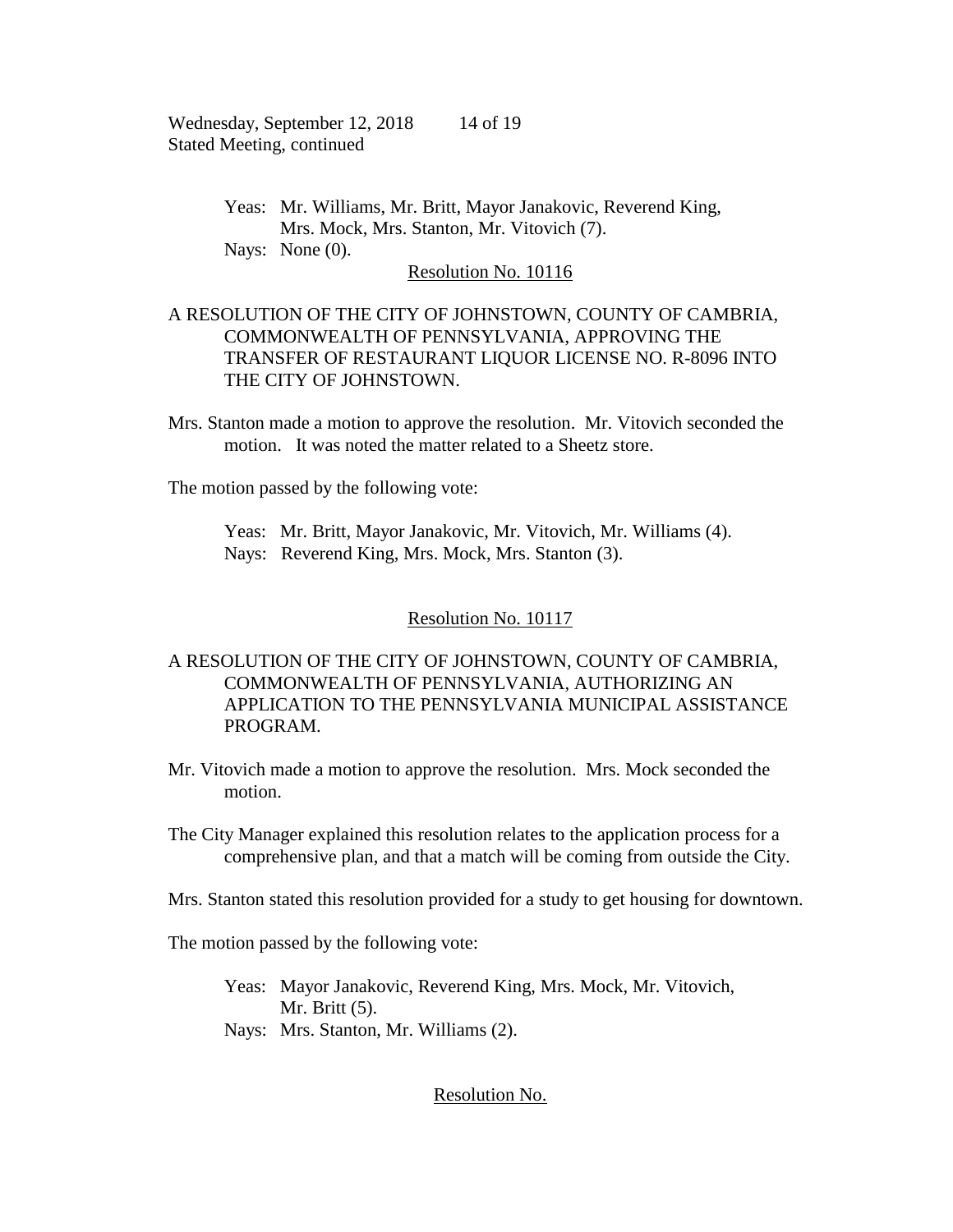Wednesday, September 12, 2018 15 of 19 Stated Meeting, continued

# A RESOLUTION OF THE CITY OF JOHNSTOWN, COUNTY OF CAMBRIA, COMMONWEALTH OF PENNSYLVANIA, AUTHORIZING THE CITY MANAGER TO INITIATE THE TRANSFER OF FUNDS TO ELIMINATE THE RESPECTIVE 2018 CITY OF JOHNSTOWN BUDGET DEFICIT BALANCES AND MORE SPECIFICALLY, BUDGET EXHIBIT (A).

Mr. Williams made a motion to table the resolution. The motion was seconded by Mrs. Stanton and passed by the following vote:

Mr. Williams indicated there could be further discussion regarding this resolution at the next nonvoting budget workshop scheduled for Wednesday, September 26, 2018, at 5:00 p.m. Council agreed to change the time of the workshop to 6:00 p.m. to accommodate a request by Mayor Janakovic.

## Resolution No. 10118

A RESOLUTION OF THE CITY COUNCIL OF THE CITY OF JOHNSTOWN, CAMBRIA COUNTY, PENNSYLVANIA, APPROVING CHAD MILLER'S REQUEST TO PURCHASE FOUR YEARS MILITARY SERVICE COMPLETED PRIOR TO EMPLOYMENT WITH THE CITY OF JOHNSTOWN TO INCREASE HIS LENGTH OF SERVICE TO THE CITY FOR POLICE PENSION CALCULATIONS.

- Mr. Vitovich made a motion to approve the resolution. The motion was seconded by Mrs. Mock and passed by the following vote:
	- Yeas: Mrs. Mock, Mrs. Stanton, Mr. Vitovich, Mr. Williams, Mr. Britt, Mayor Janakovic, Reverend King (7).

Nays: None (0).

### Resolution No. 10119

A RESOLUTION REPEALING AND REPLACING RESOLUTION NO. 10085 TO PROVIDE FOR THE UPDATED RESOLUTION OF THE CITY COUNCIL FOR THE CITY OF JOHNSTOWN, PENNSYLVANIA, SUPPORTING A PETITION TO THE PENNSYLVANIA LIQUOR CONTROL BOARD

Yeas: Reverend King, Mrs. Mock, Mrs. Stanton, Mr. Vitovich, Mr. Williams, Mr. Britt (6). Nays: Mayor Janakovic (1).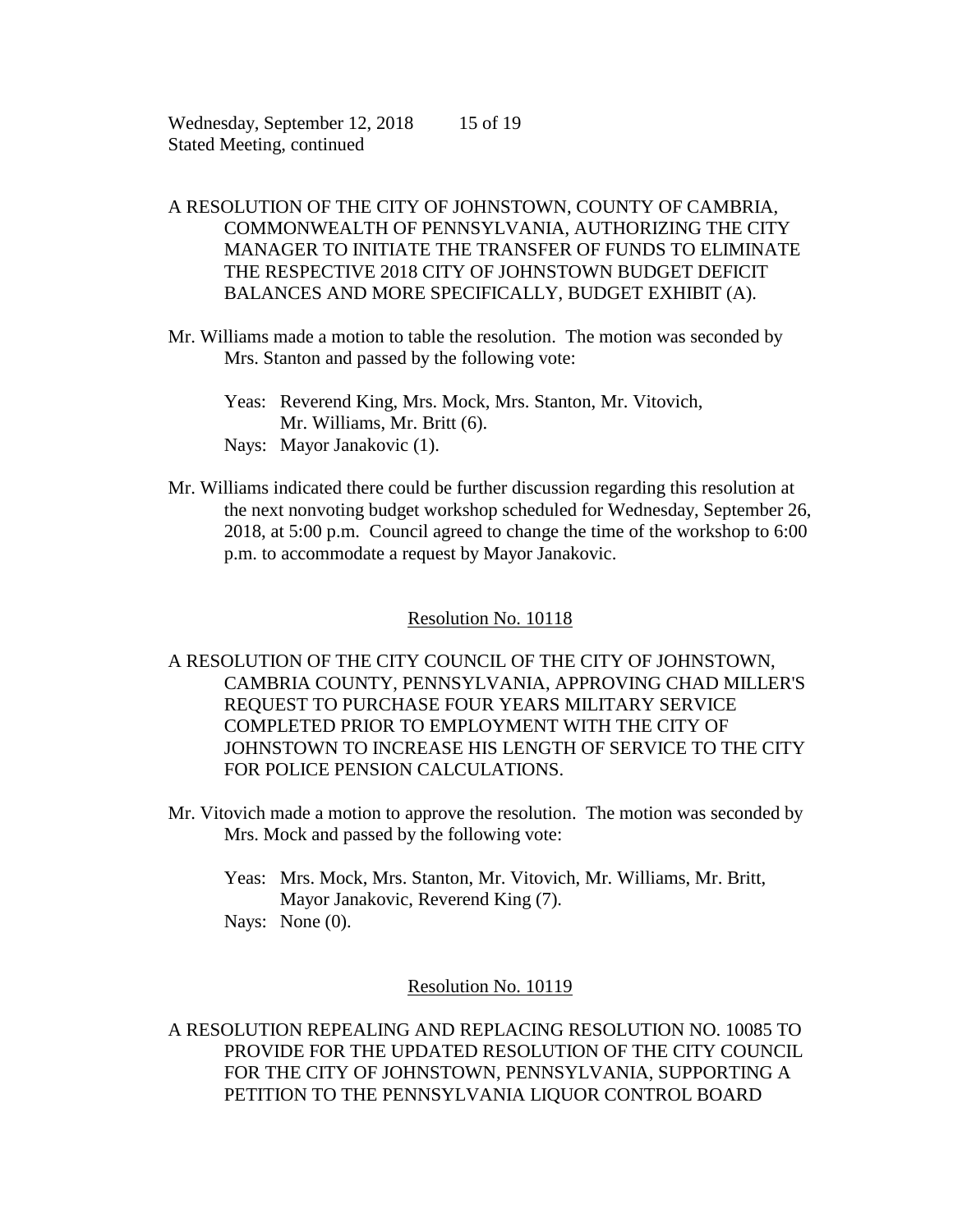Wednesday, September 12, 2018 16 of 19 Stated Meeting, continued

> (BOARD'S) FOR THE PROPERTY KNOWN AS 229 MAIN STREET FOR SUBSTITUTION OF THE CITY OF JOHNSTOWN'S NOISE ORDINANCE FOR SECTION 493(34) OF THE LIQUOR CODE.

- Mrs. Mock made a motion to approve the resolution. Mr. Vitovich seconded the motion.
- Mrs. Stanton suggested that Chief Johnson as well as the State Police be contacted regarding this matter.
- Ms. Benjamin explained that both of the resolutions were adopted at the last meeting, but the PLCB requested amendments to include a specific reference to the Liquor Code. This resolution will replace the prior resolutions already passed.
- Mrs. Stanton made a motion to table the resolution. Mr. Williams seconded the motion.
- The motion to table the resolution failed by the following vote:

Yeas: Mrs. Stanton, Mr. Williams (2). Nays: Mr. Britt, Mayor Janakovic, Reverend King, Mrs. Mock, Mr. Vitovich  $(5)$ .

- Reverend King made a motion to approve the resolution as read. Mrs. Mock seconded the motion.
- Ms. Benjamin explained that PLCB would conduct a hearing once the petition was filed.

There was further discussion regarding the matter.

The motion to approve the resolution as read passed by the following vote:

- Yeas: Mayor Janakovic, Reverend King, Mrs. Mock, Mr. Vitovich, Mr. Britt (5).
- Nays: Mrs. Stanton, Mr. Williams (2).

### Resolution No.

A RESOLUTION REPEALING AND REPLACING RESOLUTION NO. 10113 TO PROVIDE FOR THE UPDATED RESOLUTION OF THE CITY COUNCIL FOR THE CITY OF JOHNSTOWN, PENNSYLVANIA, SUPPORTING A PETITION TO THE PENNSYLVANIA LIQUOR CONTROL BOARD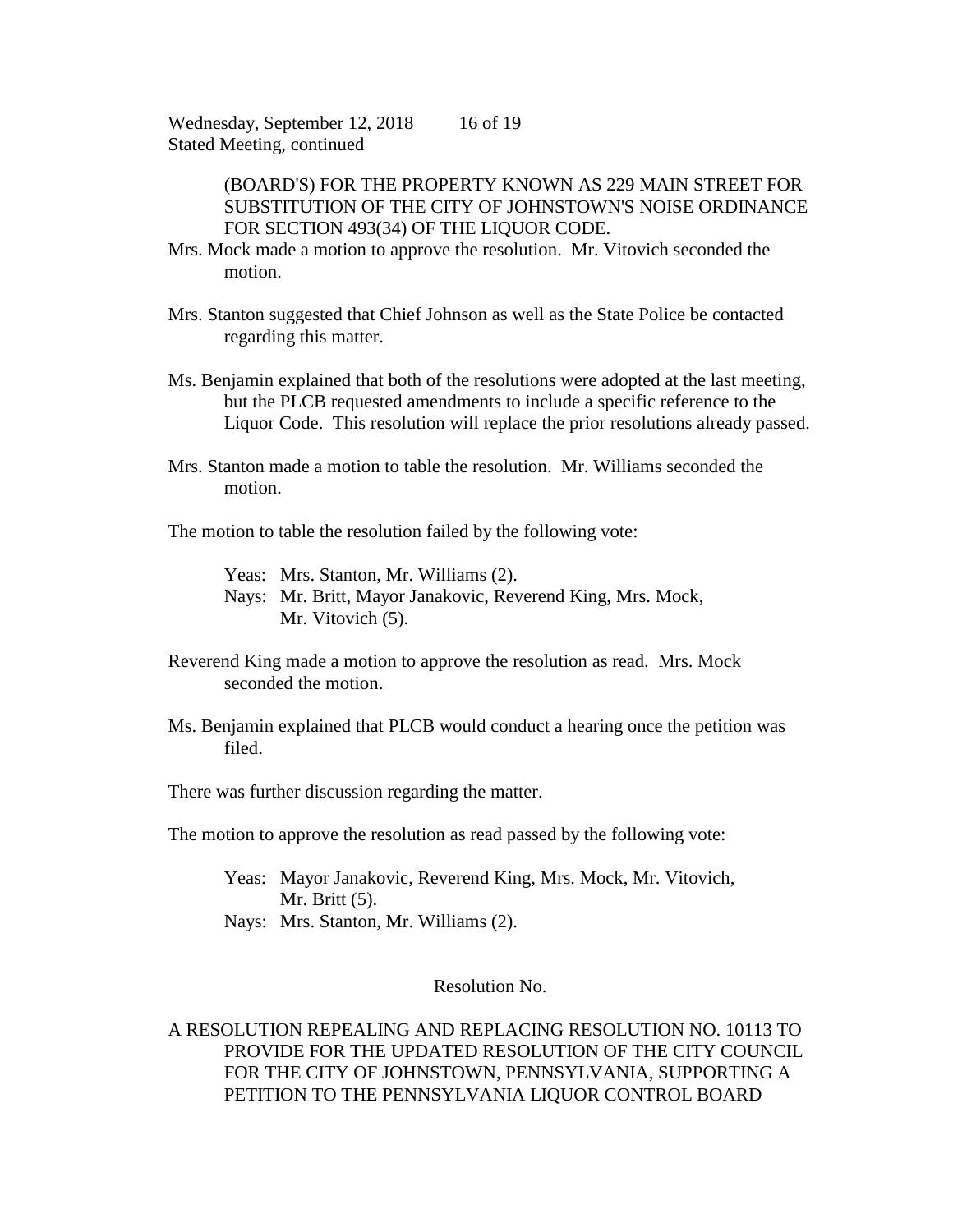Wednesday, September 12, 2018 17 of 19 Stated Meeting, continued

## (BOARD'S) FOR THE PROPERTY KNOWN AS 80 BRIDGE STREET FOR THE SUBSTITUTION OF THE CITY OF JOHNSTOWN'S NOISE ORDINANCE FOR SECTION 493 (34) OF THE LIQUOR CODE.

Mrs. Stanton made a motion to table the resolution. The motion was seconded by Mr. Williams and passed by the following vote:

Yeas: Reverend King, Mrs. Mock, Mrs. Stanton, Mr. Vitovich, Mr. Williams, Mr. Britt, Mayor Janakovic (7 Nays: None (0).

The City Manager stated Chief Johnson was not in favor of the resolution.

#### Resolution No.

A RESOLUTION OF CITY COUNCIL OF THE CITY OF JOHNSTOWN, PENNSYLVANIA, AUTHORIZING THE CITY MANAGER TO SIGN ALL DOCUMENTS NECESSARY TO EXECUTE AN AGREEMENT WITH STRAW CONSTRUCTION CO., INC. AWARDING CONTRACT 2018-08 FOR THE CONSTRUCTION OF THE ROXBURY PARK UPGRADES PROJECT.

The City Manager withdrew the resolution. There was further discussion regarding the matter.

#### **MOTIONS**

None.

### NEW BUSINESS

None.

#### OLD BUSINESS

### Johnstown Housing Authority Appointment

Mr. Williams made a motion to open nominations for the Johnstown Housing Authority. He nominated Lindy Yutzy.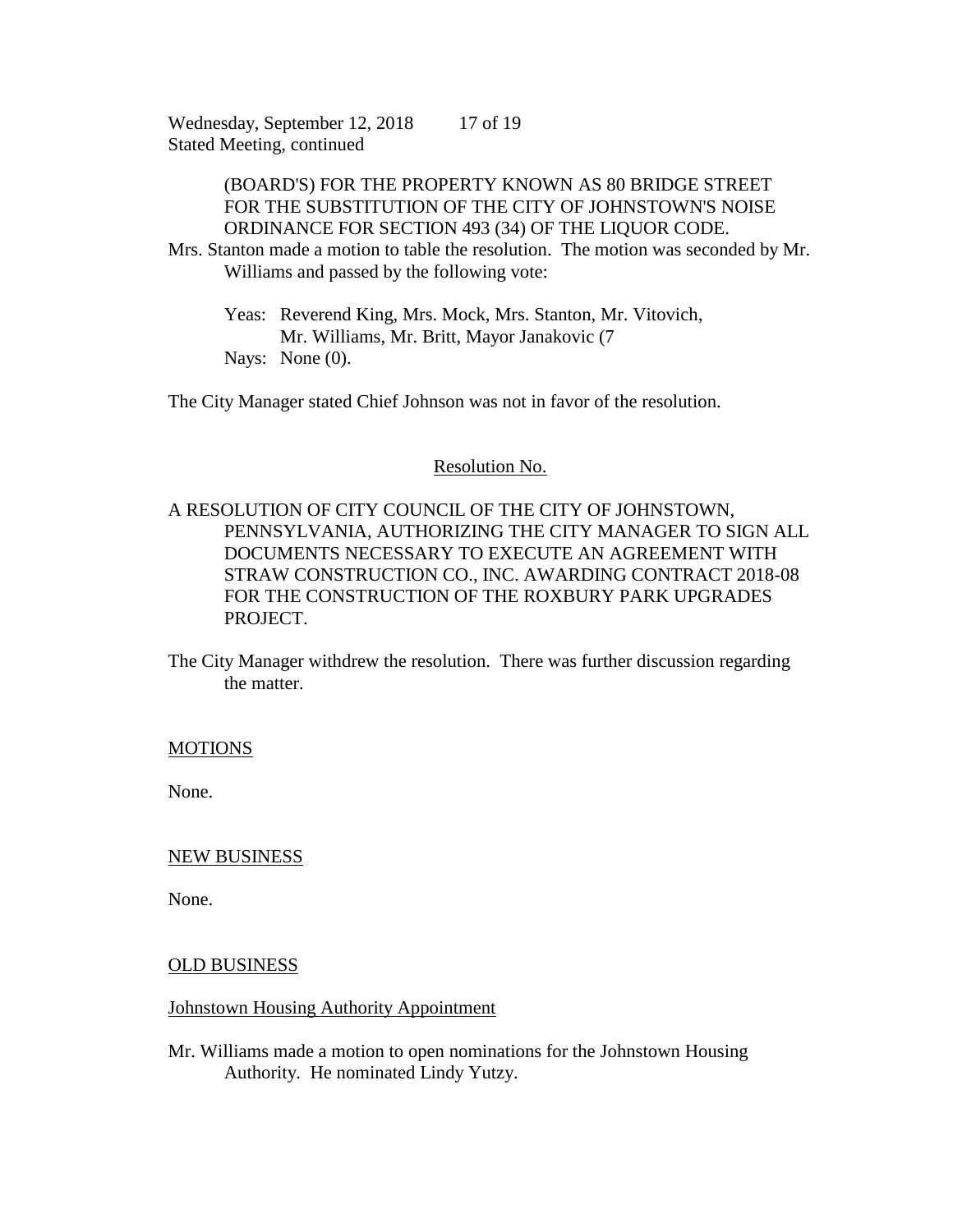Wednesday, September 12, 2018 Stated Meeting, continued 18 of 19

Mr. Vitovich made a motion to nominate John Slezak.

Mr. Williams made a motion to close nominations.

Votes for Lindy Yutzy: Mrs. Stanton, Mr. Williams (2). Votes for John Slezak: Mr. Vitovich, Mr. Britt, Mayor Janakovic, Reverend King, Mrs. Mock  $(5)$ .

.Ms. Benjamin explained that Council members should submit names and give the City Manager direction on bringing back a resolution with regard to the Loan Review Committee. Mr. Williams questioned whether Ms. Benjamin should comment on the matter since she had recused herself previously but would abstain from any further comments. There was further discussion regarding the matter. The City Manager was asked to review the matter further with regard to the four Loan Review Committee appointments.

### PUBLIC COMMENT - NONAGENDA ITEMS

- Deborah Coleman, Rear 816 Oak Street, Johnstown, addressed Council regarding a roach problem at 826 and 828 Oak Street that has been ongoing for the past four years. She provided Council with photographs of her residence. Ms. Coleman agreed to spend \$400 to have Ehrlich spray around her home.
- An unidentified speaker offered comments on the problem and indicated that the City Police were aware of the problem, and that two Pit Bulls were left abandoned in the home. She stated the roaches were entering other homes as well.
- Ms. Coleman discussed a fecal matter problem at a home in front of hers that houses nine dogs. She requested that the homeowners be contacted regarding the dog matter as well as the roach problem. She asked for the home be placed on the demolition list.
- Mr. Coleman offered additional comments on the matter. The City Manager will follow up on the problems.

### ADJOURNMENT

There being no further business, the meeting adjourned at 8:40 p.m.